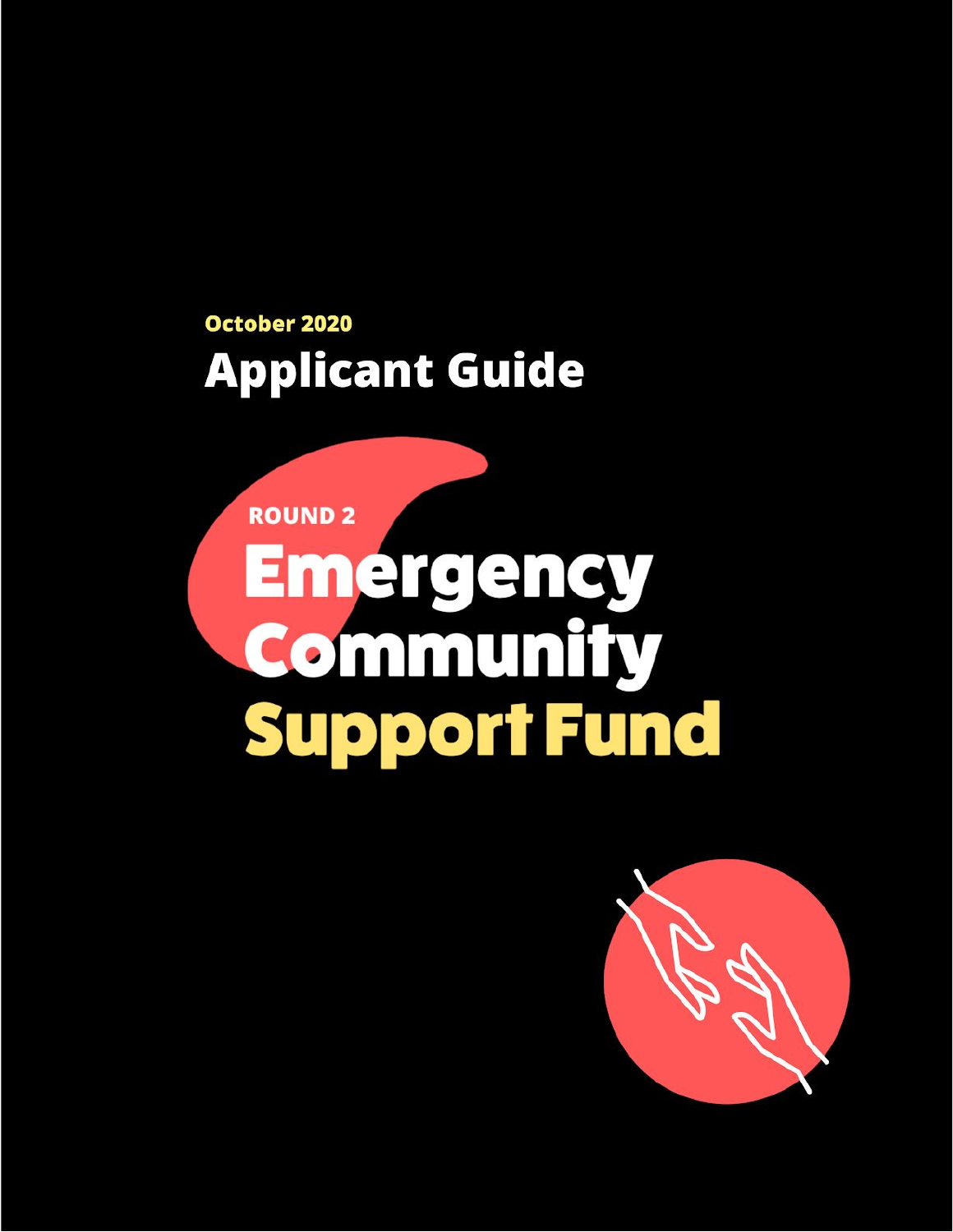

# **Applicant Guide: The Emergency Community Support Fund (ECSF)**

The Emergency Community Support Fund (ECSF) is a \$350 million investment made by the Government of Canada to support vulnerable populations as they manage the impacts of COVID-19.

The Government of Canada held back funds from the first round which was disbursed between May 19 and July 27, 2020. The remaining funding is now being made available to support communities continuing to address the impact of the pandemic.

The Government of Canada has partnered with national intermediaries,Community Foundations of Canada, the Canadian Red Cross, and United Way Centraide Canada, to deliver the ECSF. While intermediaries are managing their respective funding streams separately, they are coordinating to ensure funding flows swiftly to organizations. See the [infographic](https://communityfoundations.ca/wp-content/uploads/2019/04/Round-2-_-Who-Should-Apply-Where-CRC-CFC-UWCC.pdf) to learn more about what each intermediary is funding and where you can apply.

This document intends to support qualified donee applicants interested in applying to Community Foundations of Canada's ECSF program.

| Which partner should I apply to?                              | $\mathbf{2}$   |
|---------------------------------------------------------------|----------------|
| What is a community foundation?                               | $\mathbf{2}$   |
| <b>Eligible organizations</b>                                 | $\mathbf{2}$   |
| <b>Eligible projects</b>                                      | 3              |
| <b>Eligible expenses</b>                                      | 5              |
| Ineligible Projects and expenditures                          | 5              |
| Are applicants required to submit a project budget?           | 6              |
| <b>Timeline</b>                                               | 6              |
| What are the grant amounts through the ECSF?                  | $\overline{7}$ |
| When can I expect to receive results?                         | $\overline{7}$ |
| How to apply                                                  | $\overline{7}$ |
| Can applicants who applied in round one reapply in round two? | 8              |
| Where should national/provincial qualified donees apply?      | 8              |
|                                                               |                |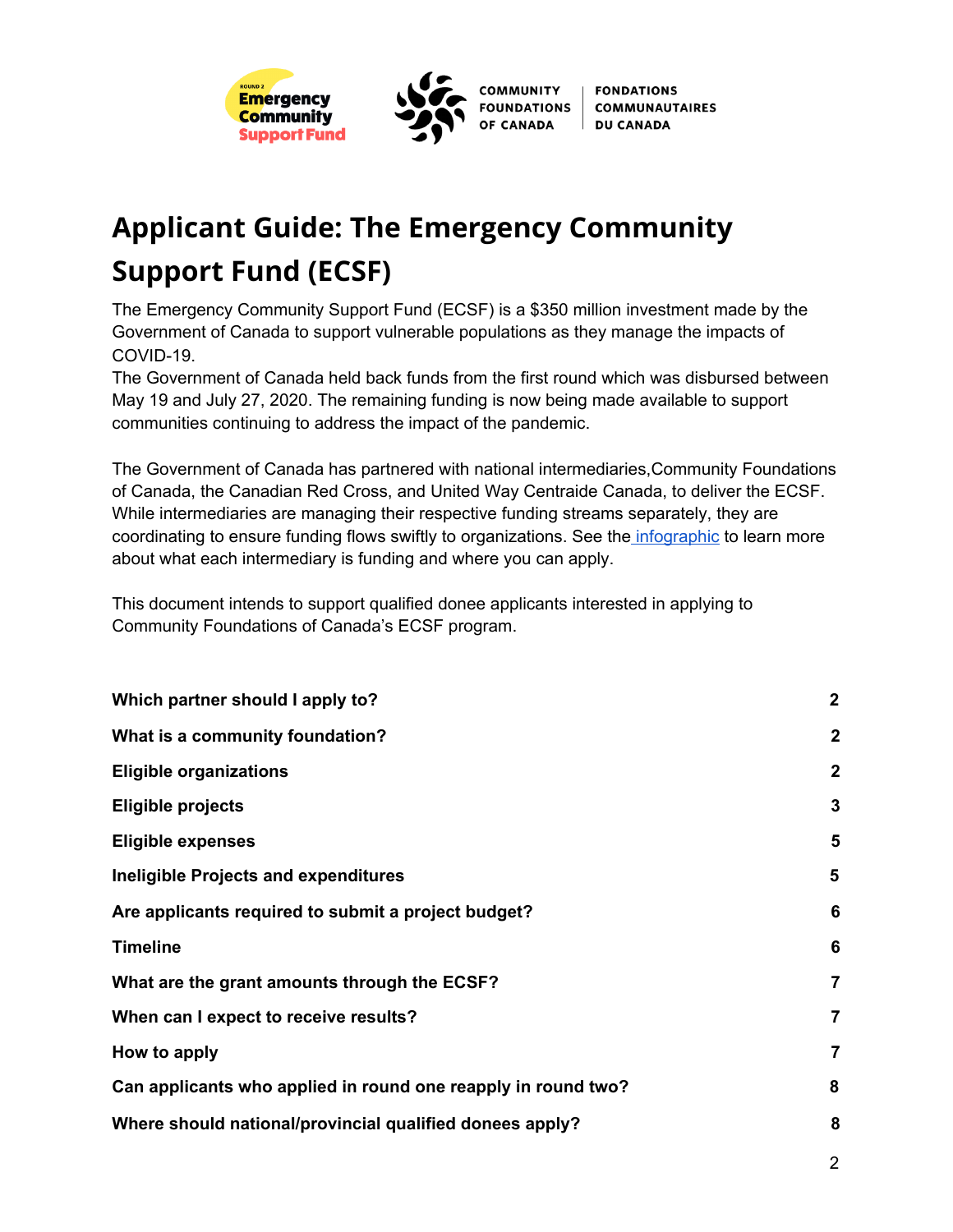

# <span id="page-2-0"></span>**Which partner should I apply to?**

- **Community [Foundations](https://communityfoundations.ca/initiatives/emergency-community-support-fund/) of Canada** Local community foundations across Canada will accept and assess applications from **qualified donees** through a centralized [national](https://cfc-fcc.smapply.ca/prog/ECSF) portal.
- **United Way [Centraide](https://www.unitedway.ca/blog/ecsf/) Canada** Local United Way Centraide members will accept and assess grant applications from **charities** through local portals. In some cases, local United Way Centraide members may also support **non-profit organizations** through an appropriate trustee relationship with a qualified donee.
- **[Canadian](https://www.redcross.ca/how-we-help/current-emergency-responses/covid-19-%E2%80%93-novel-coronavirus/information-for-community-organizations-affected-by-covid-19) Red Cross** National granting program for eligible **non-profit organizations** across Canada. As well, the Red Cross Preventing Disease Transmission Training and Equipment Program is open for all **eligible charities, qualified donees and non-profit organizations**.

See this [infographic](https://communityfoundations.ca/wp-content/uploads/2019/04/Round-2-_-Who-Should-Apply-Where-CRC-CFC-UWCC.pdf) for further information.

# <span id="page-2-1"></span>**What is a community foundation?**

Community foundations are philanthropic organizations that direct grants, leadership and other investments toward community initiatives. Across the country more than 90% of communities have access to a community foundation - from our largest cities to our smallest towns. The ECSF will be managed at the local community level by a network of community foundations, located coast to coast to coast.

Visit our website to find the community foundation [nearest](https://www.communityfoundations.ca/find-a-community-foundation/) you.

# <span id="page-2-2"></span>**Eligible organizations**

The ECSF run by CFC will support qualified donees in running projects at the community level that serve vulnerable populations that have been especially affected by COVID-19. Eligible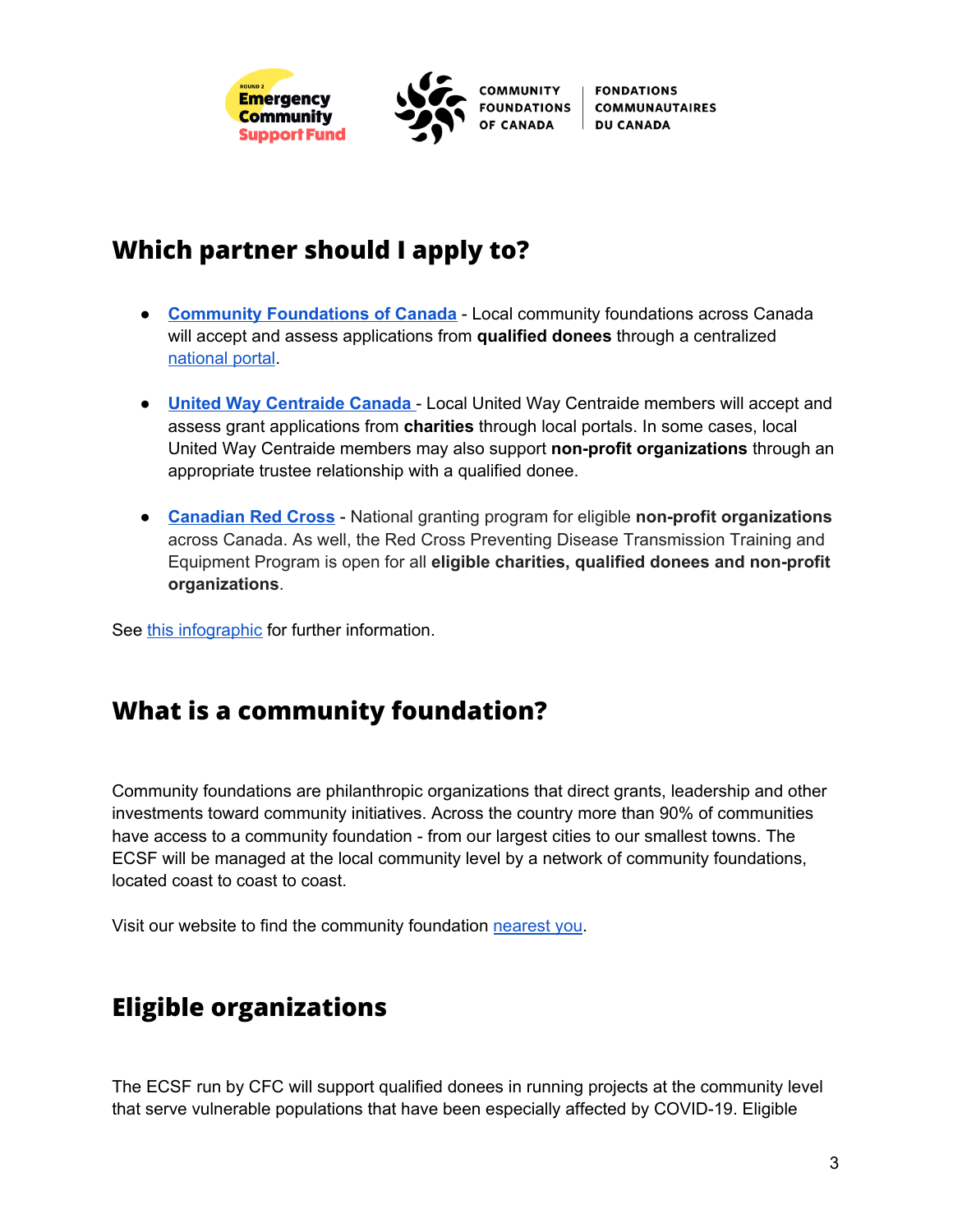



projects include ongoing programs that meet the eligibility criteria outlined in this document. Qualified donees should be in touch with their local community foundation to learn more about available grant sizes.

Applicants will be required to share how their project assists vulnerable populations, the populations they serve, and the impact of the project on the community.

Qualified donees include:

- [Registered](https://apps.cra-arc.gc.ca/ebci/hacc/srch/pub/dsplyBscSrch?request_locale=en) charities
- Registered Canadian amateur athletic [associations](https://www.canada.ca/en/revenue-agency/services/charities-giving/other-organizations-that-issue-donation-receipts-qualified-donees/other-qualified-donees-listings/list-registered-canadian-amateur-athletic-associations.html)
- Low-cost housing [corporations](https://www.canada.ca/en/revenue-agency/services/charities-giving/other-organizations-that-issue-donation-receipts-qualified-donees/other-qualified-donees-listings/list-low-cost-housing-corporations-aged-registered-qualified-donees.html) for the aged
- Registered [Municipalities](https://www.canada.ca/en/revenue-agency/services/charities-giving/other-organizations-that-issue-donation-receipts-qualified-donees/other-qualified-donees-listings/municipalities.html) or their housing, cultural and recreational agencies
- First Nations and other registered municipal or public bodies [performing](https://www.canada.ca/en/revenue-agency/services/charities-giving/other-organizations-that-issue-donation-receipts-qualified-donees/other-qualified-donees-listings/list-municipal-public-bodies-performing-a-function-government-canada-registered-qualified-donees.html) a function of [government](https://www.canada.ca/en/revenue-agency/services/charities-giving/other-organizations-that-issue-donation-receipts-qualified-donees/other-qualified-donees-listings/list-municipal-public-bodies-performing-a-function-government-canada-registered-qualified-donees.html) in Canada

Those ineligible to apply include:

- Individuals
- the Government of Canada (federal government);
- provincial and territorial governments (this does not include provincial crown corporations);
- the Crown; and
- the United Nations.

Qualified donees must be registered on the CRA's list of [qualified](https://www.canada.ca/en/revenue-agency/services/charities-giving/charities/policies-guidance/qualified-donees.html) donees. Applicants will be required to provide their CRA charitable registration number (where available) and the CRA qualified donee weblink to authenticate their qualified donee status.

# <span id="page-3-0"></span>**Eligible projects**

The ESCF will provide immediate financial support for projects that are serving vulnerable populations as they manage the impacts of COVID-19. Qualified donees may apply for more than one grant at the local level, as long as each application describes a distinct project and there is no duplication of eligible costs across multiple projects. Applicants to the National/Provincial Stream can only submit one application.

#### **Specifically, eligible projects will:**

- Clearly address a pressing social inclusion or well-being need caused by COVID-19;
- Serve one or more vulnerable groups (defined below);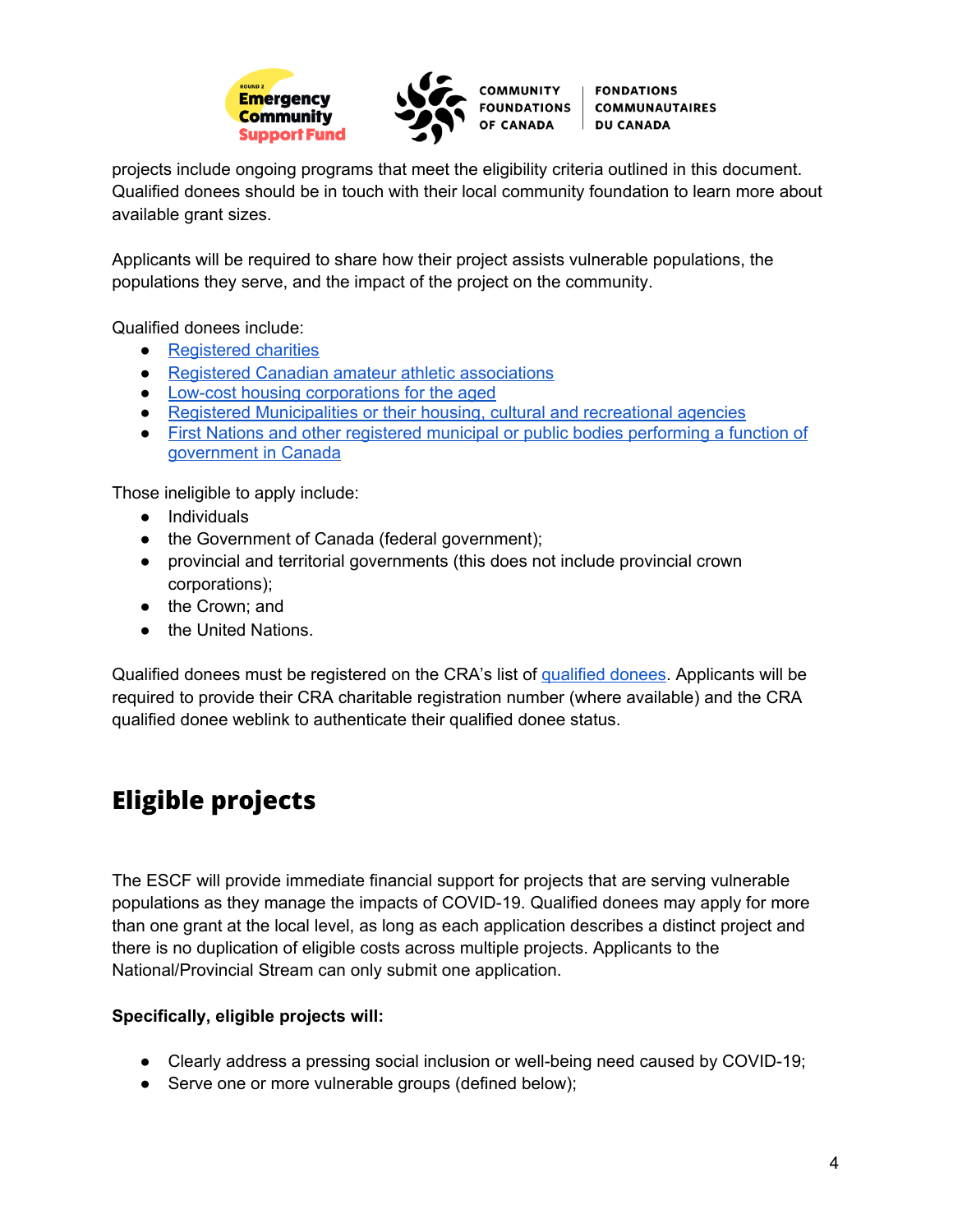



● Be carried out in a short timeframe - between April 1, 2020 and March 31, 2021 - and with a reasonable budget

#### **Examples of eligible projects where vulnerable populations impacted by COVID-19 include:**

- Creation of a digital health platform to continue mental health and addictions recovery programming
- Development and delivery of a virtual mental health program for caregivers
- Purchase of food kits for marginalized families experiencing interrupted support services
- Addition of meal service staff at a women's shelter to meet public health guidelines
- Food purchase assistance for members living on-reserve, where supplies and delivery are interrupted
- Purchase of a freezer by a food bank to accommodate rise in food orders
- Technology purchase and service enabling seniors in-residence to connect with their families virtually
- Increased staffing and supplies at a shelter for women and children fleeing violence
- Preparing and delivering food for persons with disabilities
- Remote arts programming for vulnerable youth
- Procurement and delivery of educational materials to Aboriginal Friendship Centre families
- Development of online social skills curriculum for individuals with special needs, replacing in-person programming
- Deployment of a social worker to provide Deaf community with information on COVID-19 and support to navigate impact relief services

#### **Vulnerable populations include:**

#### **Children, Youth or Elderly**

- Children and youth (ages 0-29)
- Youth ageing out of care
- Seniors and Elders (in and not in care)

#### **Vulnerable Workers**

- Caregivers
- Workers who are vulnerable (essential, temporary foreign, those in the informal labour market)

#### **Populations Requiring Specific Care or Supports**

- People experiencing homelessness
- People struggling with addiction
- People living with mental illness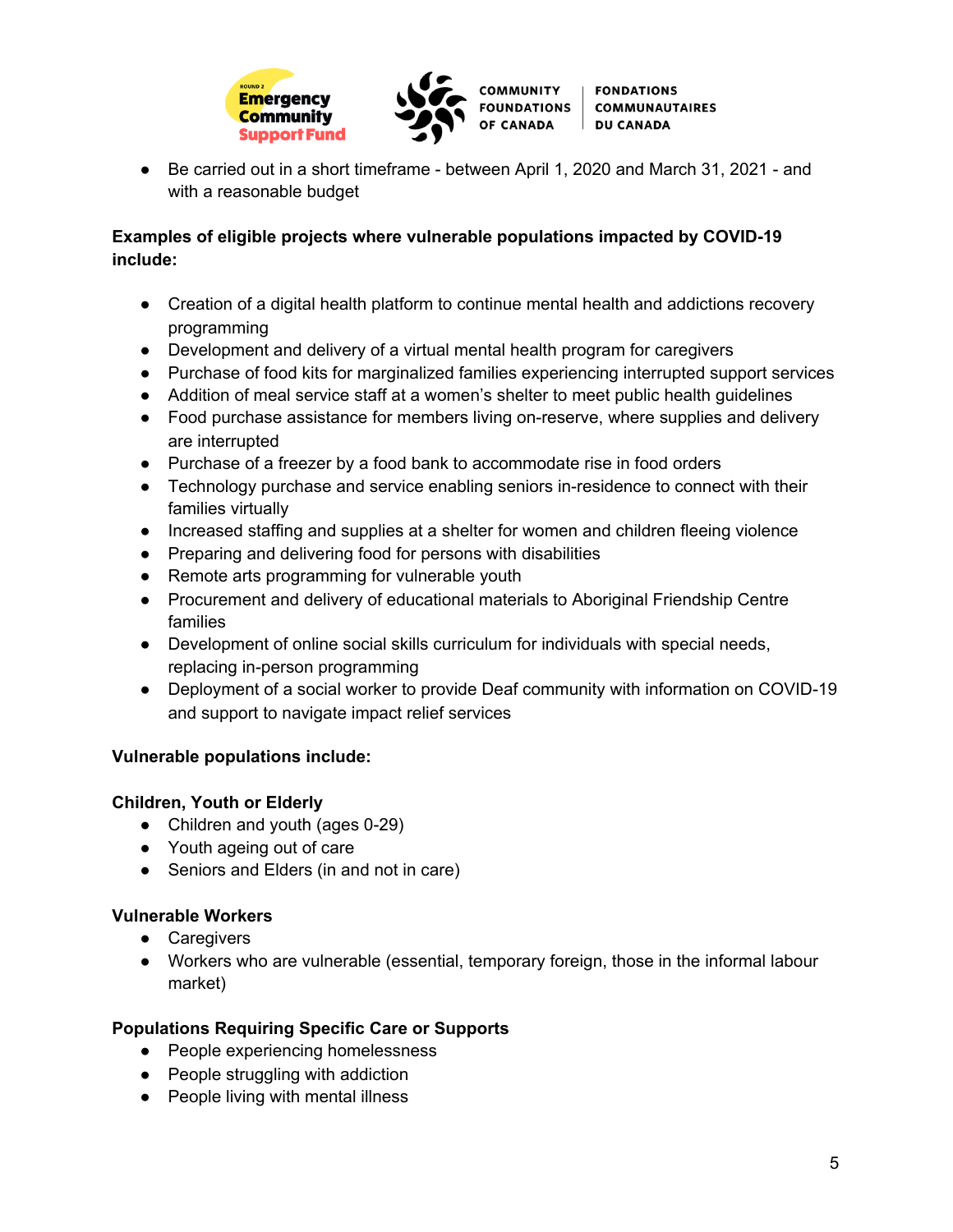



- People with low-income or living in poverty
- Persons with disabilities
- People experiencing domestic or gender-based violence
- People living in group homes or supportive living (under the age of 55)
- Prison populations (detained and incarcerated)
- Veterans
- Students (postsecondary)

#### **Marginalized Communities in Canada**

- Official Language Minority Communities (OLMCs)
- Women and girls
- Members of LGBTQ2s+ communities
- Newcomers (Permanent and temporary residents including immigrants and refugees)
- Racialized people (Arab, Black, Chinese, Filipino, Japanese, Korean, Latin American, South Asian, Southeast Asian, West Asian, Other racialized groups)
- Indigenous people (First Nations, Métis, Inuit)

The ECSF will prioritize applications that value and embody the concept "nothing about us, without us" within their organizational structure and programming. This includes looking at how individuals representative of the population(s) you're seeking to serve, will be involved in the decision making and delivery of your project.

### <span id="page-5-0"></span>**Eligible expenses**

All budget items must be project-related and must be incurred between April 1, 2020 and March 31, 2021. Eligible expenditures will vary depending on the project. The list below are examples of possible expenditures.

- Wages and employment-related costs for existing or additional staff;
- Fees for professional service:
- Disability supports for staff of the Grant Recipient;
- Materials and supplies;
- Printing and communication;
- Travel costs;
- Utilities;
- Insurance;
- Rental of premises;
- Lease, purchase and maintenance of equipment;
- Performance monitoring and reporting costs;
- Data collection;
- Knowledge development activities; and
- Other administrative costs associated with the project.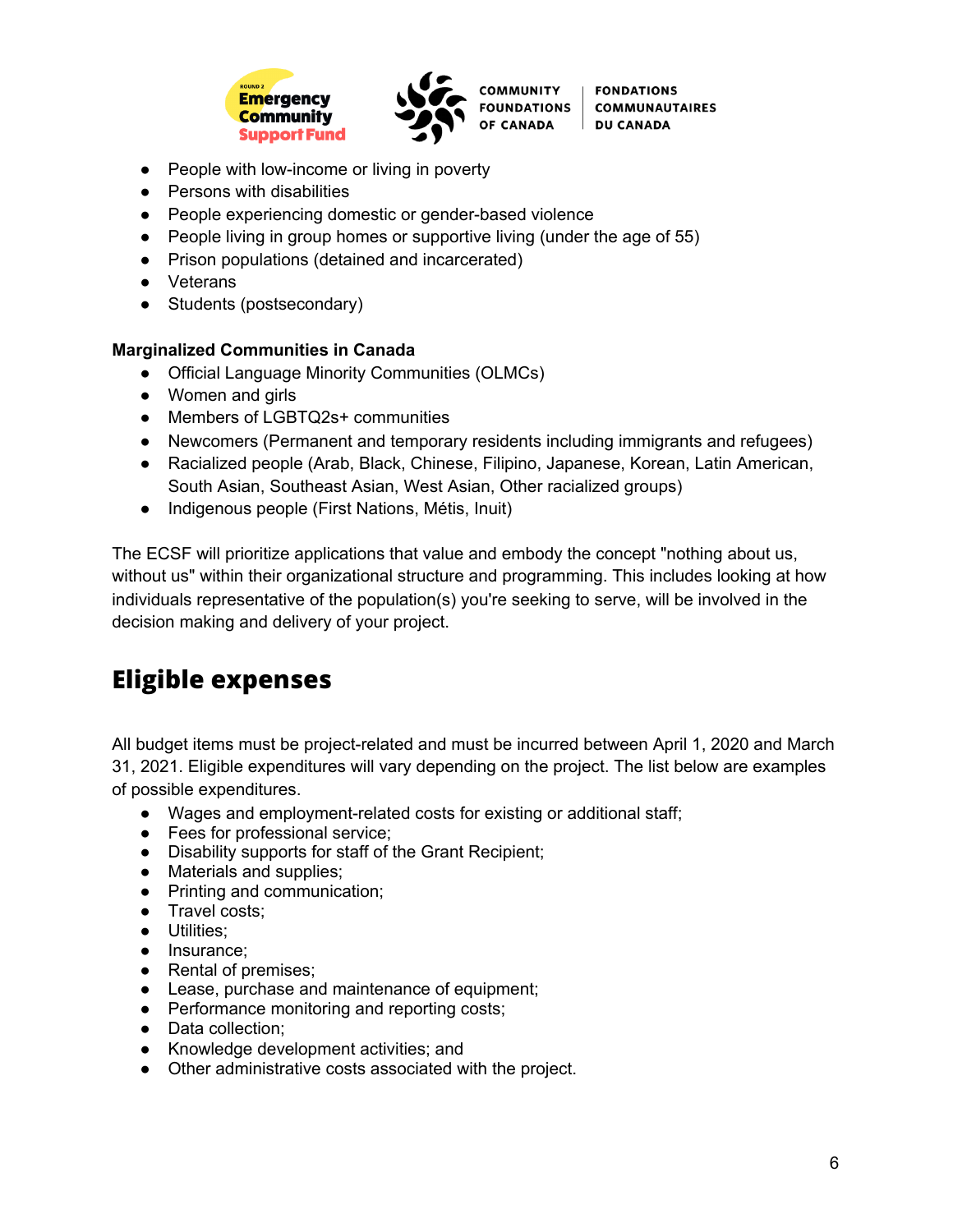



# <span id="page-6-0"></span>**Ineligible Projects and expenditures**

#### **Ineligible projects include:**

- Projects designed to provide financial stabilization, recovery and/or resilience of an organization's general operations,
- Projects that are designed for fundraising purposes,
- Profit-generating projects or activities,
- Research projects where findings and tangible applications do not directly benefit vulnerable populations impacted by COVID-19,
- Any activity taking place outside of Canada,
- Project costs that have received funding through another ECSF intermediary (Canadian Red Cross or United Way Centraide Canada). A project can receive funding from more than one ECSF intermediary as long as there is no duplication of funding for the **same project costs**.

#### **The following expenditures are ineligible, and will not be supported by the ECSF:**

- Purchase of real property (land or building)
- Expenses incurred prior to April 1, 2020
- Expenses incurred after March 31, 2021
- Any expenses that are covered by another funding source (including the Government of Canada, Canadian Red Cross and United Way Centraide Canada or their local affiliates). Projects may receive funding from other sources, but those funds may not cover the same expenses as this grant.

# <span id="page-6-1"></span>**Are applicants required to submit a project budget?**

Applicants are required to submit a budget to identify eligible project expenses. Please ensure that your budget accounts for the full amount of the grant that you have requested.

- All budget items must be project-related and must be incurred during the grant period (April 1, 2020 - March 31, 2021).
- Eligible expenditures include: wages and benefits, professional fees, travel and accommodations, materials and supplies, printing and communication, equipment rental/lease/maintenance, administration costs, and disability support for staff.
- Ineligible expenditures include: purchase of real property (land or buildings).
- Specific eligible costs and expenses funded by an ECSF grant cannot receive funding from other sources.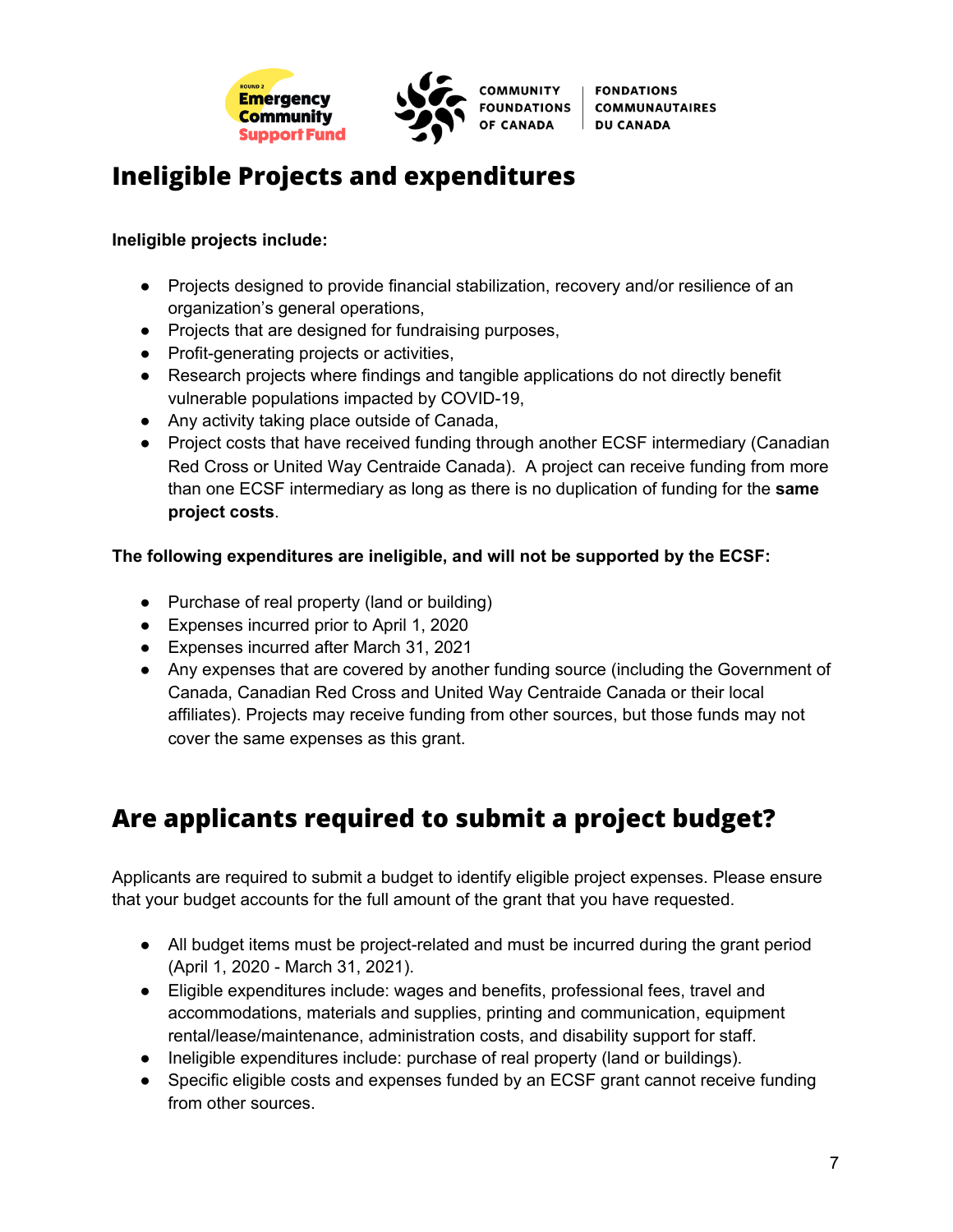



- Funds received through this program cannot be used to generate a profit or an income in excess of project expenses for the recipient organization.
- The downloadable budget [template](https://communityfoundations.ca/wp-content/uploads/2019/04/ECSF-Round-2-Budget-Template.xlsx) can be found within your application

# <span id="page-7-0"></span>**Timeline**

The community foundation network is accepting applications beginning on October 5, 2020. Applications must be submitted before October 30, 2020 at 11:59 PM PST for activities occurring between April 1, 2020 and March 31, 2021. Please consult the list of [participating](https://www.communityfoundations.ca/covid-19-community-foundations-participating-in-the-ecsf/) community [foundations](https://www.communityfoundations.ca/covid-19-community-foundations-participating-in-the-ecsf/) to verify whether your community foundation is accepting applications.

If your community foundation is not participating, you can still apply by selecting 'Community Foundations of Canada'.

# <span id="page-7-1"></span>**What are the grant amounts through the ECSF?**

The grant maximum is \$75,000, except for the National/Provincial Stream where the grant maximum is \$200,000.

Community Foundations may also set their own limits lower than indicated here, please check with your local Community Foundation. There is no minimum grant amount.

### <span id="page-7-2"></span>**When can I expect to receive results?**

Applications must be submitted by October 30, 2020 at 11:59 PM PST. Applicants will receive a decision no later than December 15, 2020 at 11:59 PM PST.

# <span id="page-7-3"></span>**How to apply**

Most applicants will apply to their local community foundation. Please use our [search](https://communityfoundations.ca/?p=25204) tool on our website to find a community foundation near you.

If you are unsure, please contact a community foundation to verify whether they serve the area where your project is being delivered. Applications made to incorrect community foundations may experience review delays while they are re-routed to the correct community foundation.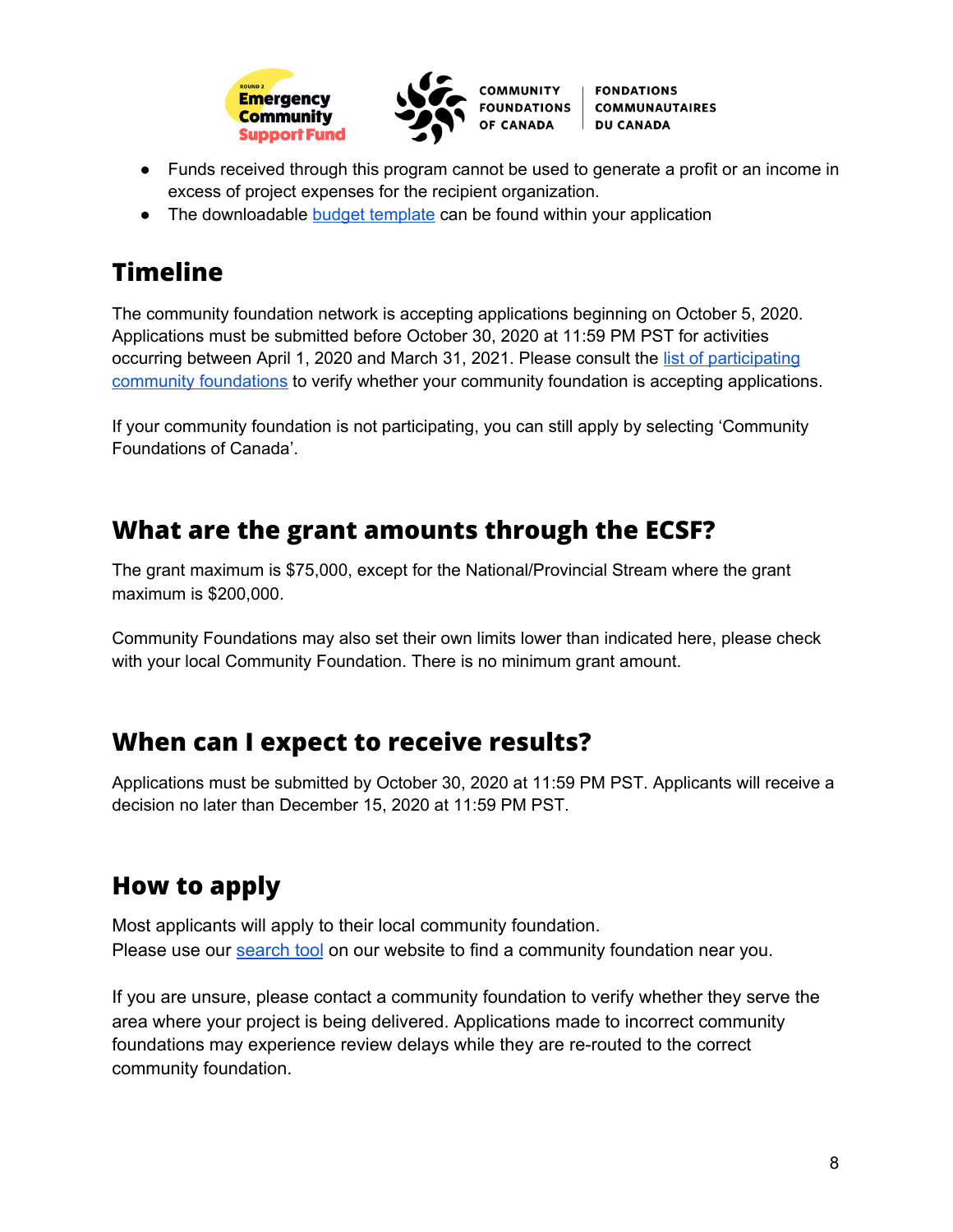



If you do not have a local community foundation serving the project location you will select Community Foundations of Canada as your local community foundation.

If you are a national charity please refer to our question on national/provincial qualified donees and consult this [infographic](https://communityfoundations.ca/wp-content/uploads/2019/04/ECSF-NationalProvincial-WhereToApply.png).

When you are ready to apply, please visit the [Application](https://cfc-fcc.smapply.ca/prog/ECSF) Portal. Please review this [video](https://www.youtube.com/watch?v=kHwNF4Mw0Uk) for instructions and help with submitting your application.

If you have additional questions please contact CFC at **[covid19@communityfoundations.ca](mailto:covid19@communityfoudnations.ca)**.

# <span id="page-8-0"></span>**Can applicants who applied in round one reapply in round two?**

Applicants who received ECSF funding in Round 1 can submit an application in Round 2 for project costs which were not funded in Round 1. Applicants cannot receive funding twice for the same project costs. Applicants must submit a budget to identify new eligible costs.

Applicants who were declined in Round 1 of ECSF can submit an application for the same or different project costs, as long as funding for the project costs was not provided by any of the ECSF funding intermediaries in Round 1.

Applicants whose applications were not considered by a community foundation in Round 1 due to a high level of demand are considered oversubscribed applications. Any work started on oversubscribed applications has been saved in the portal. Applicants can reapply using their Round 1 application. Please note however, that a few additional questions and other information will be required as part of Round 2, should you wish to resubmit an application that did not receive funding in round one. Declined applications have not been saved in the portal.

# <span id="page-8-1"></span>**Where should national/provincial qualified donees apply?**

National/provincial organizations should apply to CFC's National/Provincial stream OR their local community foundation depending on how their organization is structured. The National/Provincial Stream, like all ECSF funding streams, is highly competitive.

**National or provincial organizations who are registered with a singular CRA number** must apply to CFC's National/Provincial Stream. Grant amounts in this stream are up to \$200,000. This includes organizations with or without local chapters/regional branches. The CFC National/Provincial Stream is for organizations whose mission and mandate is to serve one or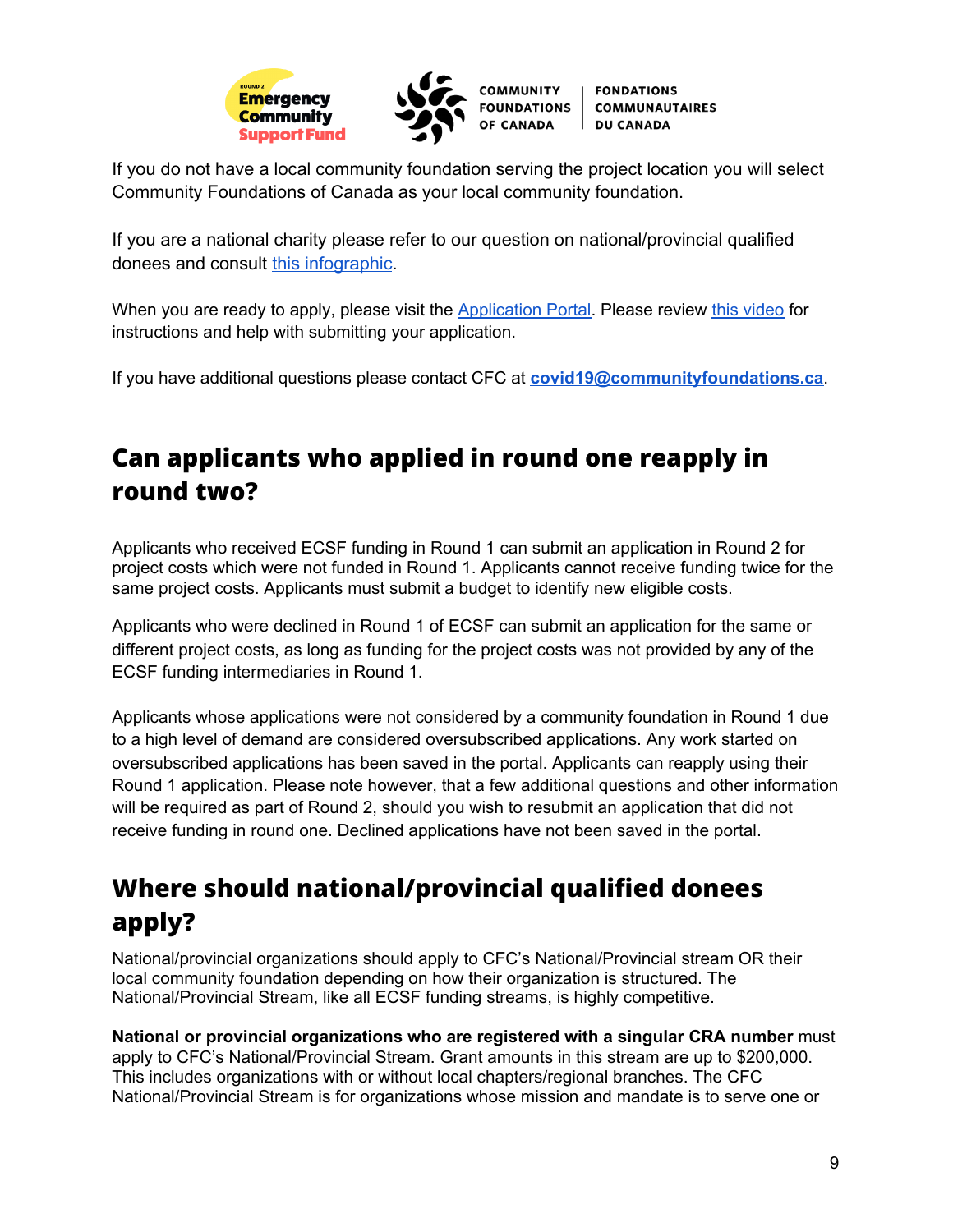

more provinces or has a nation-wide coverage. Organizations can only submit one application to CFC's National/Provincial stream.

Here are examples where organizations would apply to the National/Provincial Stream:

- 1. Example A: Our head office is located in Montreal, QC. We deliver programming across Canada, but primarily in Quebec and Manitoba. We offer a mix of tailored programming specific to the general community and classroom.
- 2. Example B: Our head office is located in Regina, SK. We have a national mandate to serve any Canadian suffering from mental health issues. Pre-COVID19 we had a chapter based model. In a COVID-19 context, we are expanding our traditional programming to locally-led, yet virtual programming.
- 3. Example C: Our head office is located in Calgary, AB. We have provincial ambassadors in several communities who are providing a mix of in-person and online support services.
- 4. Example D: Our national head office is located in Toronto, ON and we have two provincial offices (Vancouver & Calgary). We are now expanding our programming entirely online, recruiting volunteers to help serve more children across Canada.

**National/provincial organizations with local members/chapters/regional branches who each have a separate CRA number (e.g federated/association/membership model etc)**. If the national office is delivering a project they must apply to the National/Provincial stream. If the national organization members have a province-wide mission and mandate, they must apply to the National/Provincial Stream. Grant amounts in the National/Provincial Stream are up to \$200,000. If their local chapters are delivering separate and distinct projects, they must apply to their local community foundation. Each organization, with a unique CRA number, can only submit one application to CFC's National/Provincial stream.

- 1. Example A: Our offices are in Vancouver. We have a head office in Ottawa but we have a separate CRA number and we provide services to the entire province of BC. We'll apply to the National/Provincial Stream
- 2. Example B: We are the national head office located in Ottawa for a group of local community organizations across the county. Our national head office will apply to the National/Provincial Stream and our local community organization partners can apply to local community foundations..
- 3. Example C: We are a community organization in Winnipeg with our own CRA number but we are part of a broader national organization. We'll apply to our local community foundation.

**How to apply to the National/Provincial Stream:** In the [Application](https://cfc-fcc.smapply.ca/prog/ECSF) Portal, when selecting the local community foundation where a project will be delivered, please choose 'Community Foundations of Canada' from the drop-down menu and subsequently select 'National/Provincial Stream'. Organizations that apply to the National/Provincial Stream are ineligible from submitting applications to local community foundations.

**Regional organizations** whose mission and mandates service a portion of a province(s) must apply to their local community foundation(s) for grants up to \$75,000. For example, if an organization's mission and mandate services solely Southern Alberta or Northern BC, then they would apply to the local community [foundations](https://www.communityfoundations.ca/find-a-community-foundation/) in the communities where it operates.